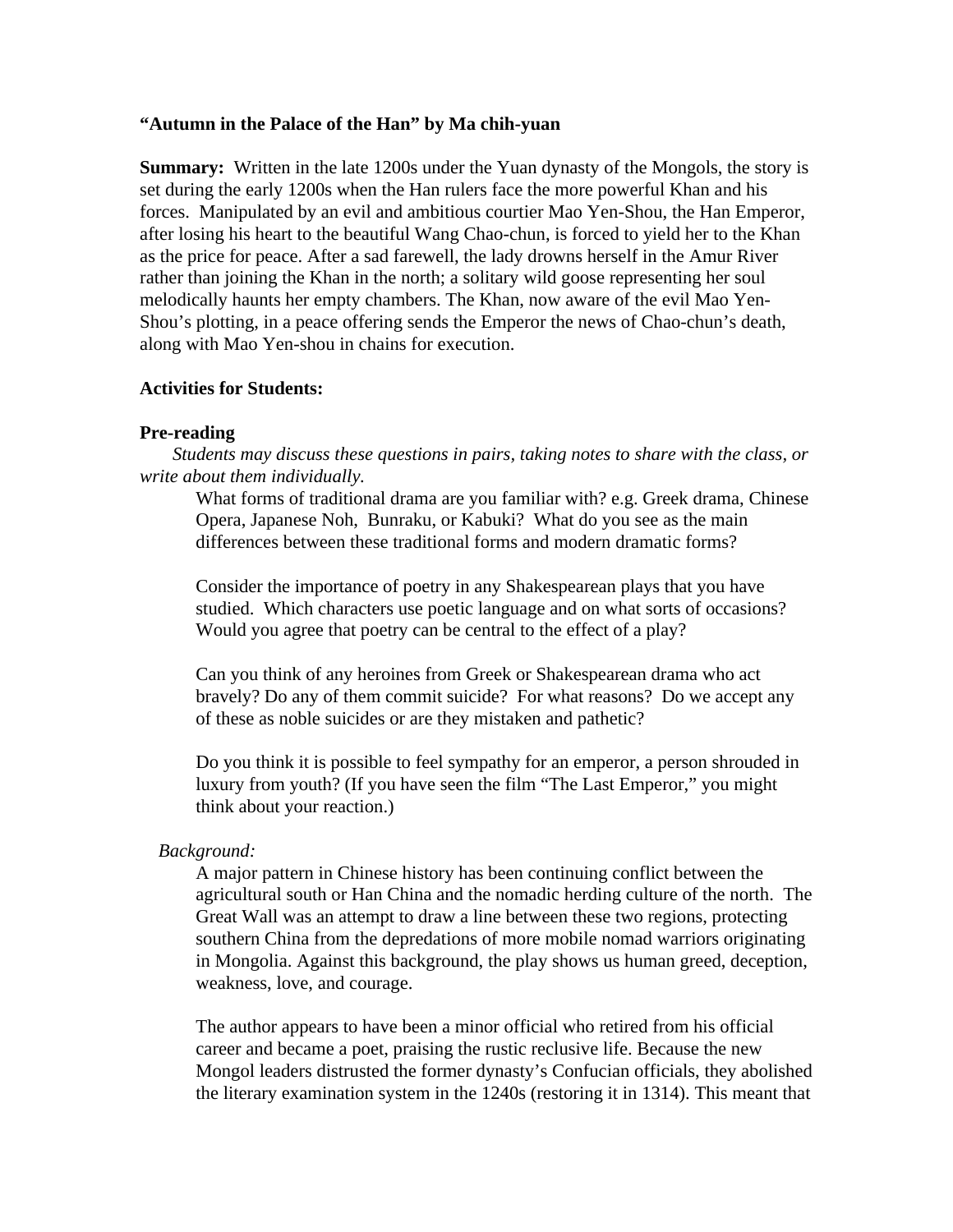scholars who had previously considered drama unworthy of their efforts began to write plays to earn a living or make a name. Combining their knowledge and skill in poetry with the oral storytelling tradition, Yuan playwrights developed a form that proved popular among both the ruling Mongol class and the conquered Chinese masses. Although playwright Ma chih-yuan may have been using the play to comment on his own times, advocating stronger Han resistance against the Mongols, he is careful to present both the Han emperor and the Khan as sympathetic figures. Evil is found in the greed and cowardice of Han courtiers.

#### *Structure and Conventions of Yuan plays*

*Type Characters***-** Most characters are types drawn from storytelling tradition crafty scholars, merchants, courageous courtesans, wise judges, kind hearted bandits,etc. Make-up reveals personality; black and white lines on the face indicate a villain, for example. Gestures are stylized; e.g. movements of a sleeve carry symbolic meaning.

*Self Identification and Explanatory Monologue*- Again based on storytelling tradition, when a character enters, he generally announces his identity and tells his background. Somewhat as in Shakespearean soliloquy, the actor speaks directly to the audience, explaining his actions and motives. These *objective monologues* are, however, more factual and less introspective than Western soliloquies.

*Recapitulation -*Characters often review and summarize the previous action when they re-appear on stage. Also drawn from the storytelling tradition, this device of redundancy no doubt helped an audience who may have been eating and drinking rather than paying silent, reverent attention to the action.

*Alternating Prose and Verse-* Again in a pattern that may seem redundant to modern audiences, a common device is presentation of some informative lines in prose, followed by a song (poem) that may repeat what has just been spoken.

*Limitation to One Singing Role* - Although there are many songs in a Yuan play, only one character normally has the singing role throughout the play. In "Autumn in the Palace of the Han," the Emperor does all the singing.

*Four-Act Division and the "Wedge"-* The plays generally include four acts and one shorter unit or "wedge," which may function as prologue as in "Autumn in the Palace of the Han" or be inserted elsewhere between acts. Development of the conflict throughout the four acts fits familiar Western patterns of *exposition, development, climax, denouement.*

*Varied Audience-* Like Elizabethan audiences, the Yuan theater audience included poor laborers, illiterates, aristocrats, and scholars. It was educationally, socially, racially, and economically mixed. Unlike other more purely aristocratic literature, Yuan theater was embraced even by  $20<sup>th</sup>$  century Communists as representative of peoples' art.

**(Sources:** *History of Chinese Drama,* William Dolby, London: Elek Books, 1976, *The Golden Age of Chinese Drama:Yuan,* Chung-wen Shih, Princeton:Princeton Univ. Press, 1976)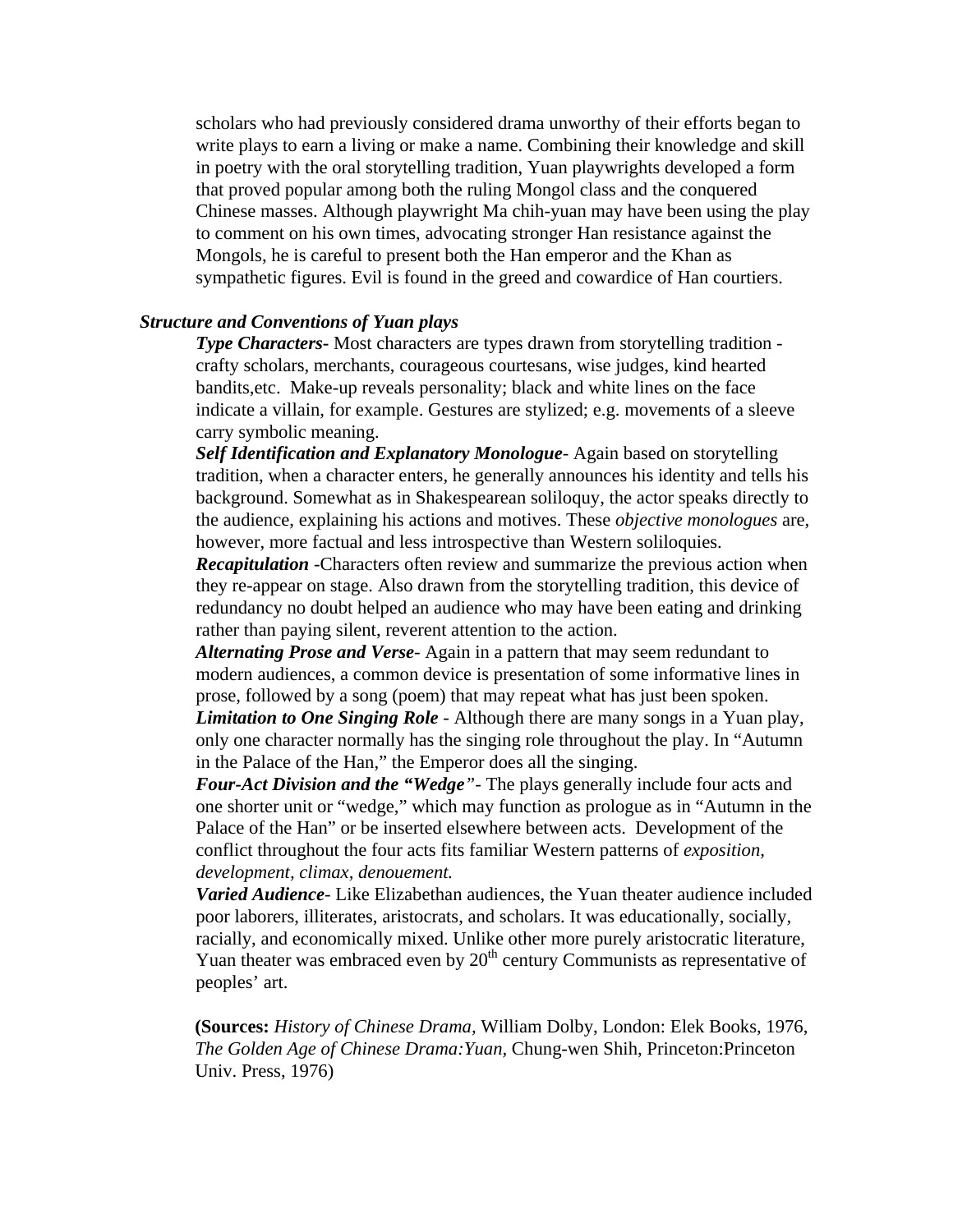## **Post-Reading**

- 1. *Acting.* Divide students into five groups. Assign each group one of the sections (prologue or one of the four acts) to perform for the class. Provide them class time to rehearse in corners of the room, empty corridors, or wherever space is available. Long speeches can be divided so each student has a speaking role. Students should consider how to provide background music such as the lute and simple props such as the painting of Chao-chun, her mirror, and a fur or heavy jacket to symbolize the Mongol clothing that will replace her Chinese robes. One or two students should be appointed as directors to ensure that actors deliver lines in a lively fashion and to decide on movement. (Since the play itself contains much recapitulation, this exercise will serve as plot review.)
- 2. *Applying literary theory*. Have students consider and discuss the play from several theoretical standpoints. This could be done in groups or by the class as a whole. In either case, conclusions should be shared with the class as a whole. *Feminist*:
	- 1. Which characteristics and actions of the main characters seem most determined by the gender expectations of their societies? What are the obvious gender expectations in this society?
	- 2. How aware are the characters of the gender expectations that shape their lives? Find any lines where characters mention appropriate gender behavior.
	- 3. Does the playwright seem to share societal expectations or is he critical of them? What evidence can you give?
	- 4. Do you think your own gender makes a difference in reading this work? Are you more sympathetic toward or more critical of characters who share your gender?

#### *Marxist:*

- 1. How important is money and social class in this work? Is social mobility possible?
- 2. Are there any "power struggles" that could be considered class conflicts?
- 3. Find lines where any of the characters comment on the importance of money or power.
- 4. In what ways does the work seem to support the prevailing social system or present a criticism of that system?

# *Structures- Dramatic Devices - Foils, Masks, Subtexts, Symbols and Imagery*

- 1. Are any of the characters foils for the others? What do we learn about the protagonist because of this contrast with a similar character?
- 2. Who wears a metaphoric mask? Are any of the characters deliberately deceiving others? Do they ever lose the masks?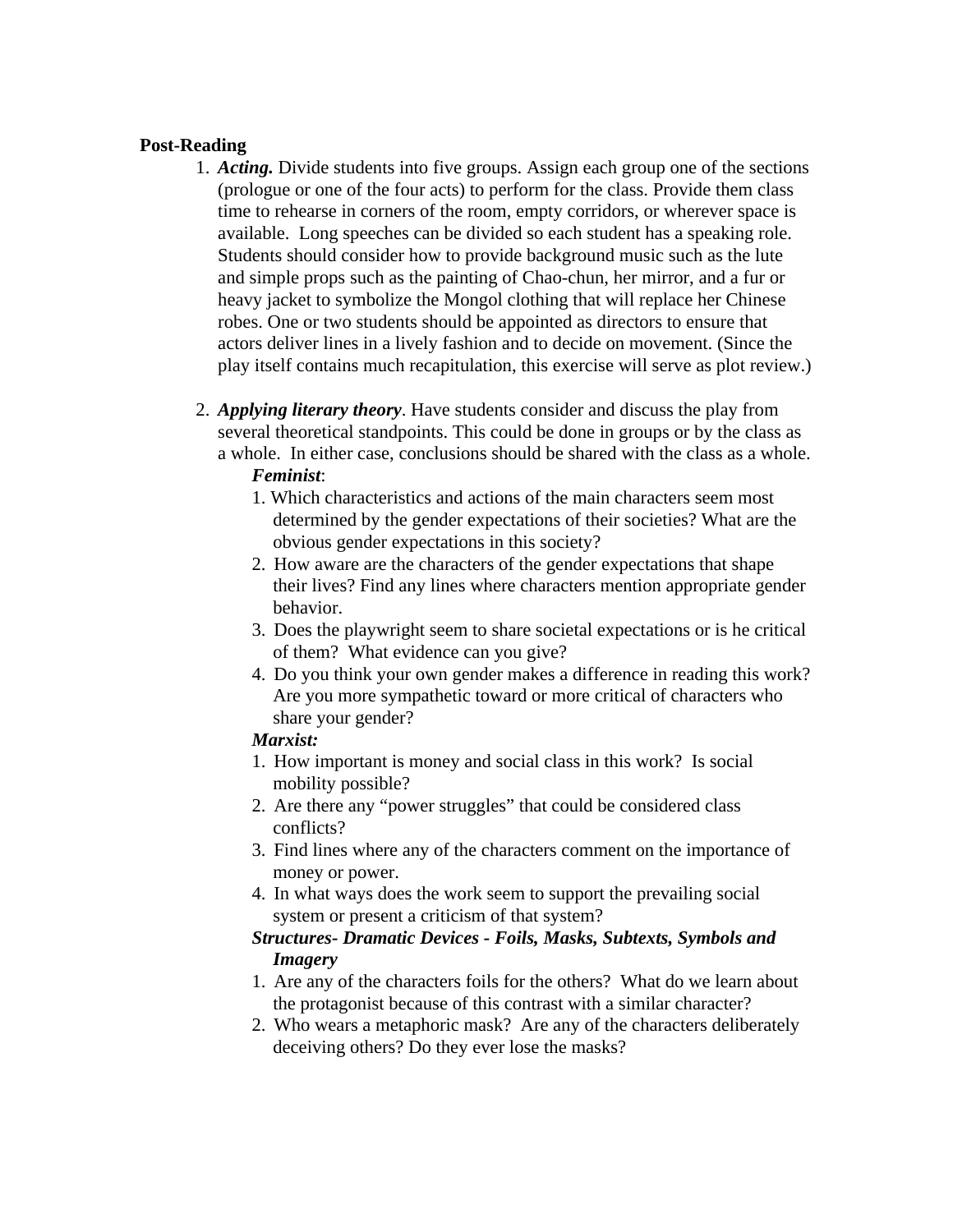- 3. Can you find passages where there seems to be a subtext? The speaker is saying one thin, but behind his or her words is another meaning or a set of complex meanings?
- 4. Can you find recurring patterns of imagery or important symbols in the play?

# *Historical/Cultural*

- 1. Did the writer experience the historical era in which the work is set or is he working from research?
- 2. What dramatic social or political movements were occurring at the time the work is set?
- 3. Are any of the important conflicts between characters caused by developments in the economic, social, political, or intellectual climate of the time?
- 4. Find lines in which characters comment on events and customs of the "real" world, outside of the play.

**Writing Prompts and Related Activities -** Essays should be 2-3 pages in length. If **you**  use outside sources, include Works Cited or a bibliography.

*Comparison/Contrast topics useful if classes are studying this play in connection with either Shakespearean or Greek drama.*

- 1. Compare and contrast the villain Mao Yen-Shou with one of Shakespeare's villains such as Iago, Richard III, or Claudius. Quote from soliloquies by each.
- 2. Compare and contrast Chao-chun with one of Shakespeare's tragic women such as Ophelia, Desdemona, or Juliet. Or compare and contrast her with Antigone, Ismene or Jocasta from Sophocles's tragedies. Consider circumstances, actions, and words.
- 3. It has been suggested that the great Western tragedies are largely dramas of personality in which the hero, torn by inner struggle, must make a decision that will determine his future. Yuan plays, on the other hand, are dramas of events and their meanings. For a single human being to pit himself against nature or fate would, in the Chinese view, seem a presumptuous and unnatural act. Based on your reading of "Autumn in the Palace of the Han," agree or disagree with this view. Do any characters suffer inward struggle or pit themselves against nature or fate?

## *Research Topics*

- 4. Research the roles of courtesans and eunuchs in Chinese court tradition. How are these reflected in "Autumn in the Palace of the Han"?
- 5. Research the Yuan Dynasty, Mongol rule, and the role of the Khan. What changes did the Mongol rulers bring to China? How were they changed themselves? What reflection of this do we see in "Autumn in the Palace of the Han"?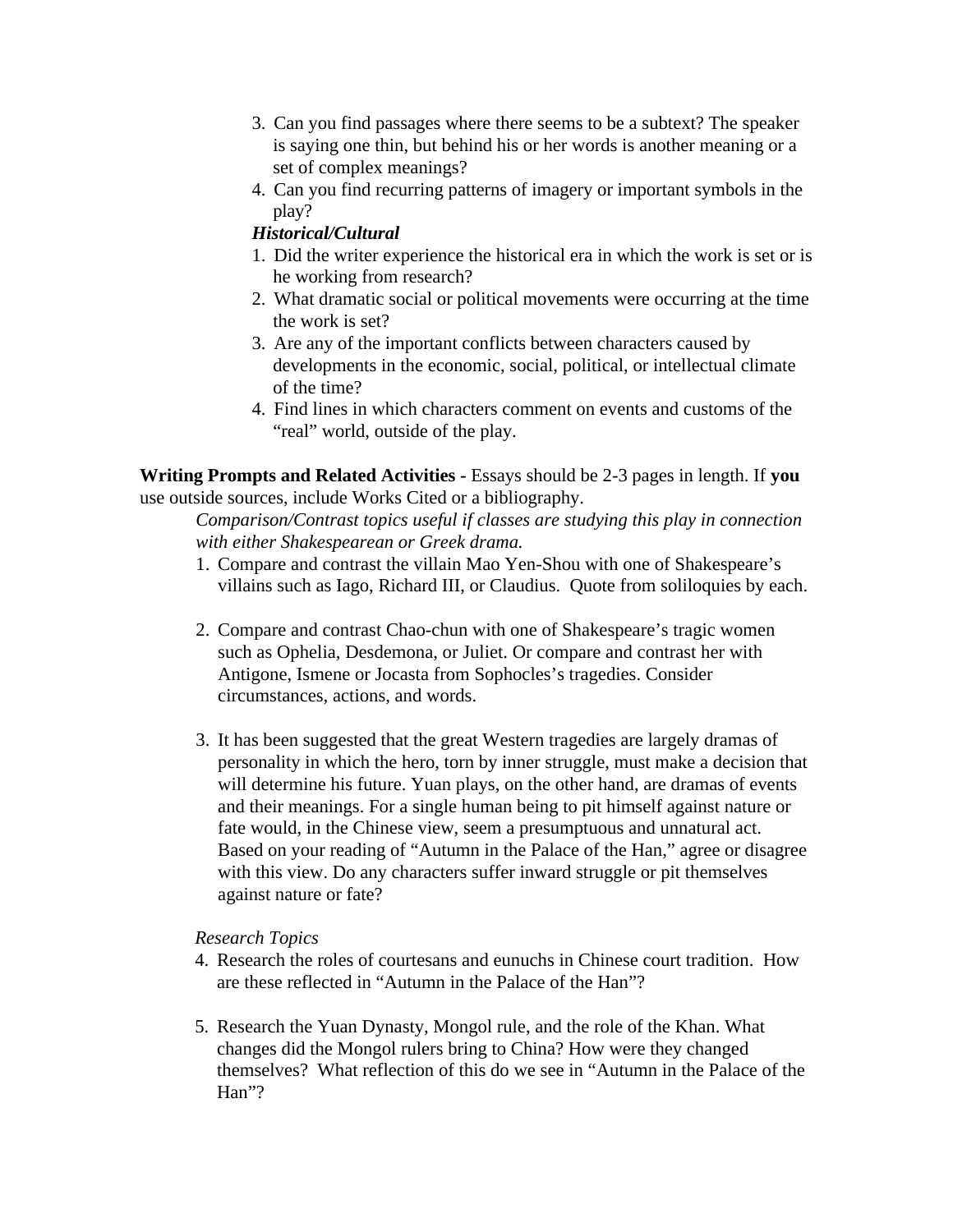- 6. The plot and tone of "Autumn in the Palace in the Palace of the Han" seem to have been inspired by a narrative poem entitled "A Song of Unending Sorrow," by Po Chu-yi (772-846). Read this poem (p.266-269 in Cyril Birch *Anthology of Chinese Literature*) and compare and contrast it to the play.
- 7. Chao-chun is representative of many traditional Chinese heroines who kill themselves out of loyalty to husbands or lovers. Jonathan Spence in Chapter Five of *The Death of Woman Wang* (New York: Viking Press, 1978) discusses this idealized behavior. See if you can find other sources idealizing female suicide in Chinese tradition and relate them to the play.